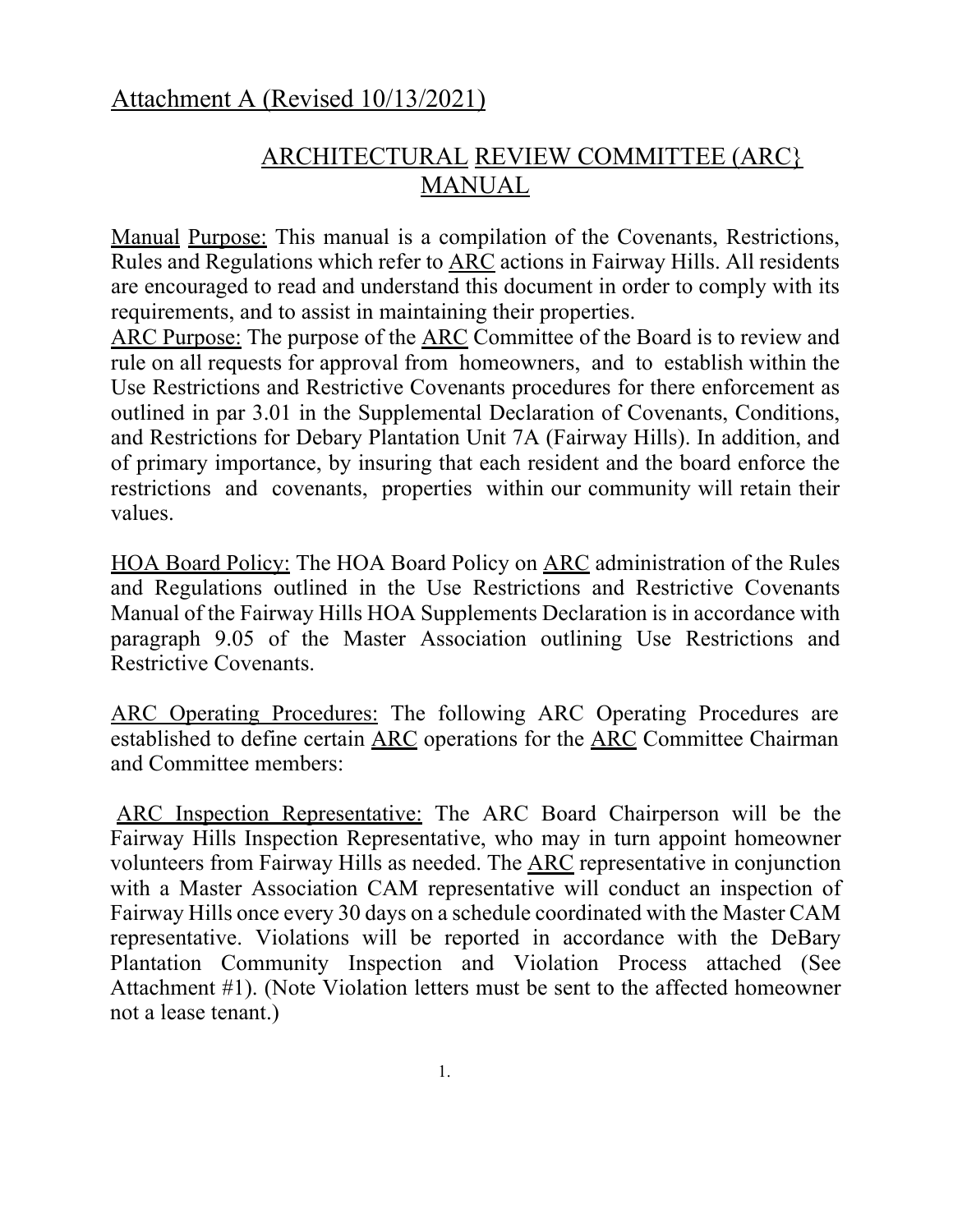ARC Interpretation of use of Lot for Residential purpose:

No more than one (1) family at each residence. No rented rooms.

A home office is allowable. Hobbies even those involving an occasional sale, telephone or telemarketing operations, storing business literature, or other inventory, in the home, will not be considered operating a home business.

Operations which are defined as disallowed as a home business:

-Production, assembly or finishing of products and materials.

-Routine delivery, shipment, and/or sale of stock-in-trade or commodities upon the premises.

-The home occupation adversely affects nearby dwellings or properties through nuisance such as noise, vibrations, odors, fumes, fire hazards, glare, electrical or radio wave interference, or the like.

-Vehicular traffic generated by the home occupation in greater volumes than normally would be generated by the dwelling unit.

-No more than (2) two garage sales annually. Sales MUST be held on a Friday and Saturday. None on Sunday

## 3.01{a) ARC Approval:

- (1) Approval is required for all Exterior Alterations, Modifications, Improvements and Additions. No changes, alterations, modifications, improvements or additions to the exterior of the house or yard, including landscaping, may be made without ARC approval. Special Note: ARC applications and approvals are required for all work or improvements to the exterior of the residence. When in doubt, an application should be completed and submitted.
- (2) No change to the exterior of the house or yard may be made without ARC approval

No building, fence, wall, pool, and/or structure shall be erected or placed upon, altered, or permitted to remain on any Residential Unit unless and until the owner submits the floor plan, elevations, site clearing plan and abbreviated specifications (including exterior material and colors), and such plans have been reviewed for city permitting and approved by the ARC, as provided herein. The ARC shall review the proposed building or structure (including plans and specifications for same) for compliance with the use restrictions set forth herein, and the community-wide standards, and the quality of workmanship and materials, the harmony of the external design and location of the building or structure with existing buildings or structures, the location of the building or structure with respect to topography, landscaping, vegetation and the finished grade of elevation of the Lot and any other relevant considerations which are based on acceptable standards of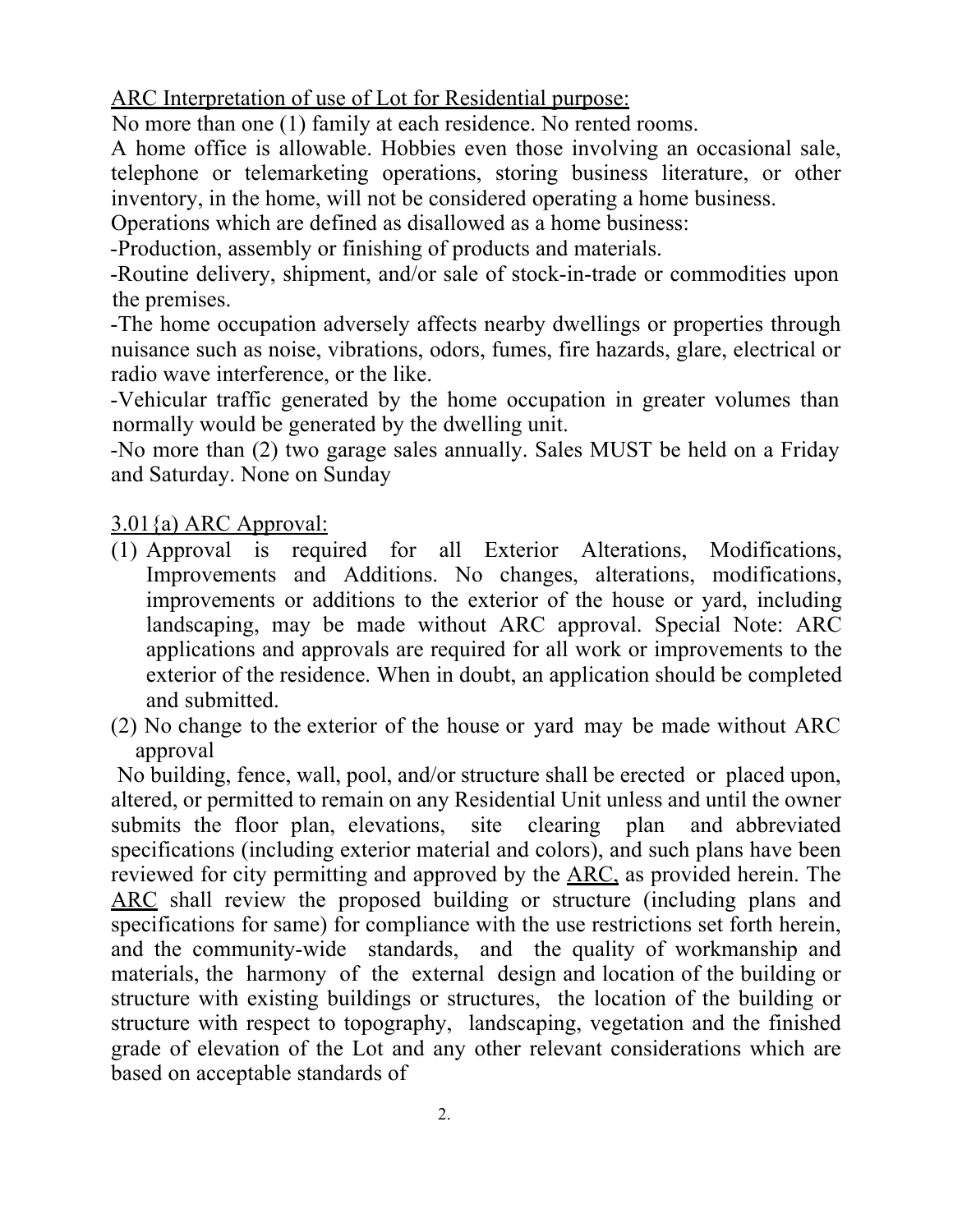planning, zoning and construction, including considerations based exclusively on aesthetic factors. (See Attachment # 2 Architectural Review Application form) In addition as of March 1, 2009, no security gate, door, screen enclosure or similar structure will be added to a homeowner's residence without prior approval of the Fairway Hills ARC.

Effective 1 February, 2014, any modification to a screened porch such as enclosing it, or modifying the existing configuration in any way, will require submission of an Architectural Review Application Form (See attachment #2) to the Chairman of the ARC for approval, PRIOR to any change or work being performed.

3.01 (b) Temporary Structures: No structure of a temporary nature or character, including, but not limited to, a trailer, house trailer, mobile home, camper, tent shack, shed, barn, or other structure or similar vehicle, shall be used or permitted to remain on any Residential Unit as a storage facility or residence or other living quarters whether temporary or permanent, unless approved by the ARC for use during construction only.

### 3.01 (c) Mail Boxes:

All mail box installation and design, including centralized or "gang" boxes, shall be subject to approval by the ARC.

3.01 (d) Signs: The ARC will enforce the rules for signs as outlined in the Fairway Hills Covenants Manual. Requests for removal of signs by the ARC must be complied with immediately, especially politicalsigns which are not allowed under any circumstance.

3.01 (e) Flagpoles: All Flagpoles for displaying the United States Flag MUST be approved in advance by the ARC prior to installation.

3.01 *(f)* Driveways and Garages No carports, or detached garages shall be permitted and each Residential Unit shall include a garage which at the least shall be adequate to house two (2) standard size American automobiles. Garages shall be maintained as garages and shall not be converted to other uses such as ADDITIONAL LIVING SPACE OR RECREATIONAL

PURPOSES. Garage doors must be closed except when in use for ingress or egress of vehicles. Screening of garage doors shall not be permitted within the Property. For purposes of this paragraph, the term "garage door" shall mean those doors covering the entryway (s) for motor vehicles to residential garages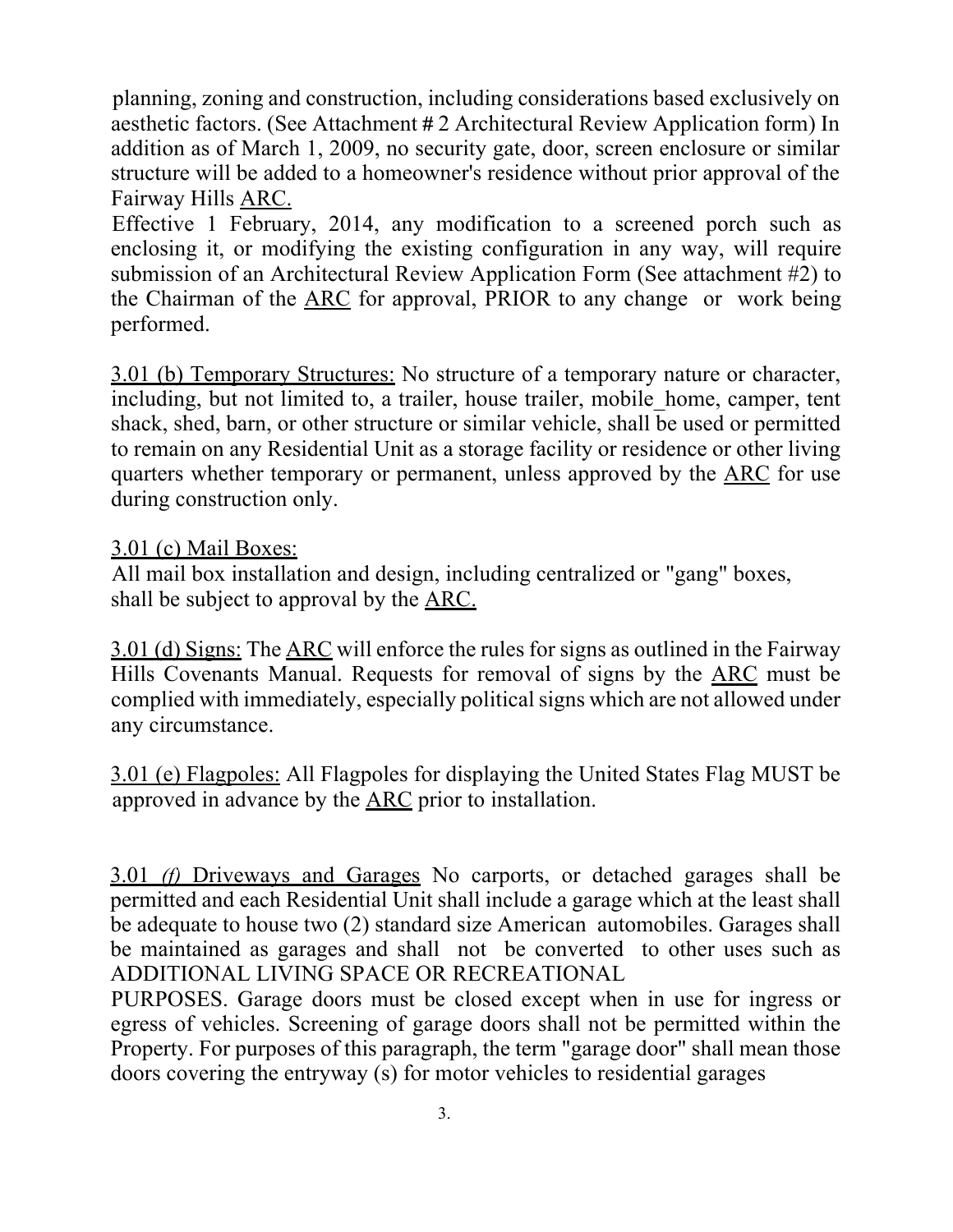spaces. All dwellings shall be a paved driveway of concrete construction of a least 16 feet in width at the entrance to the garage. The use of pavers for the driveway is permitted. The only type of pavers approved for use in Fairway Hills, are Olde town, Cream Buff, Tremron, and Old Castle Catalina Harvest Blend style pavers. Written approval to use this paver MUST be obtained from ARC prior to installation. No driveways shall be constructed, maintained, altered or permitted to exist on any Residential Unit if the driveway obstructs or impedes the flow of surface drainage in the area adjacent to the unit or in the street right of way or swale areas adjoining or abutting the unit. All driveways must be approved by the ARC.

3.01 (g) Fences and Swimming Pools, Recreation Structures and Screened Rooms: No fence or wall shall be constructed or placed on the REAR LOT LINE of any lot abutting the Debary Golf and Country Club Golf Course. A hedge not exceeding four (4) feet in height may be installed subject to ARC approval. Effective 1 February, 2017, No fence or wall including a dog run shall be erected on ANY Unit. Any swimming pool, recreational structure or screened room to be constructed upon any Residential Unit shall be subject to review by the ARC. Swimming pools and spas MUST be screened and will not be permitted to extend into the rear 7 ½ feet of the rear lot line or on any side fronting the Debary Plantation Golf Club. No above ground pools are allowed.

3.01 (h) Rental of Units: No residence shall be rented leased or otherwise occupied by a person(s) not part of the owner's immediate family for a period of less than seven (7) months. **PRIOR** to leasing their property, homeowners must provide a copy of the signed lease with a lease period of seven or more months to the ARC Chairman, 418 Fairlane Drive, Debary, Florida, 32713, a completed Property Compliance Sheet (See Attachment (#5) and a Fairway Hills Lease Verification Sheet (See attachment #7), to the ARC Chairman at the above noted address. In addition, an owner and or owners of a property located within Fairway Hill's, may only offer for lease one (1) property located within Fairway Hills, during any given period of time. Offering more than one (1) property during any given period of time by an owner and or owners is hereby EXPRESSLY PROHIBITED.

3.01 (i) Water Supply System: No individual water supply system shall be permitted on any Residential Unit without the approval of the ARC. No well will be installed, operated or maintained on or around any portion of the Residential Unit that is within the minimum setback line, nor in any event,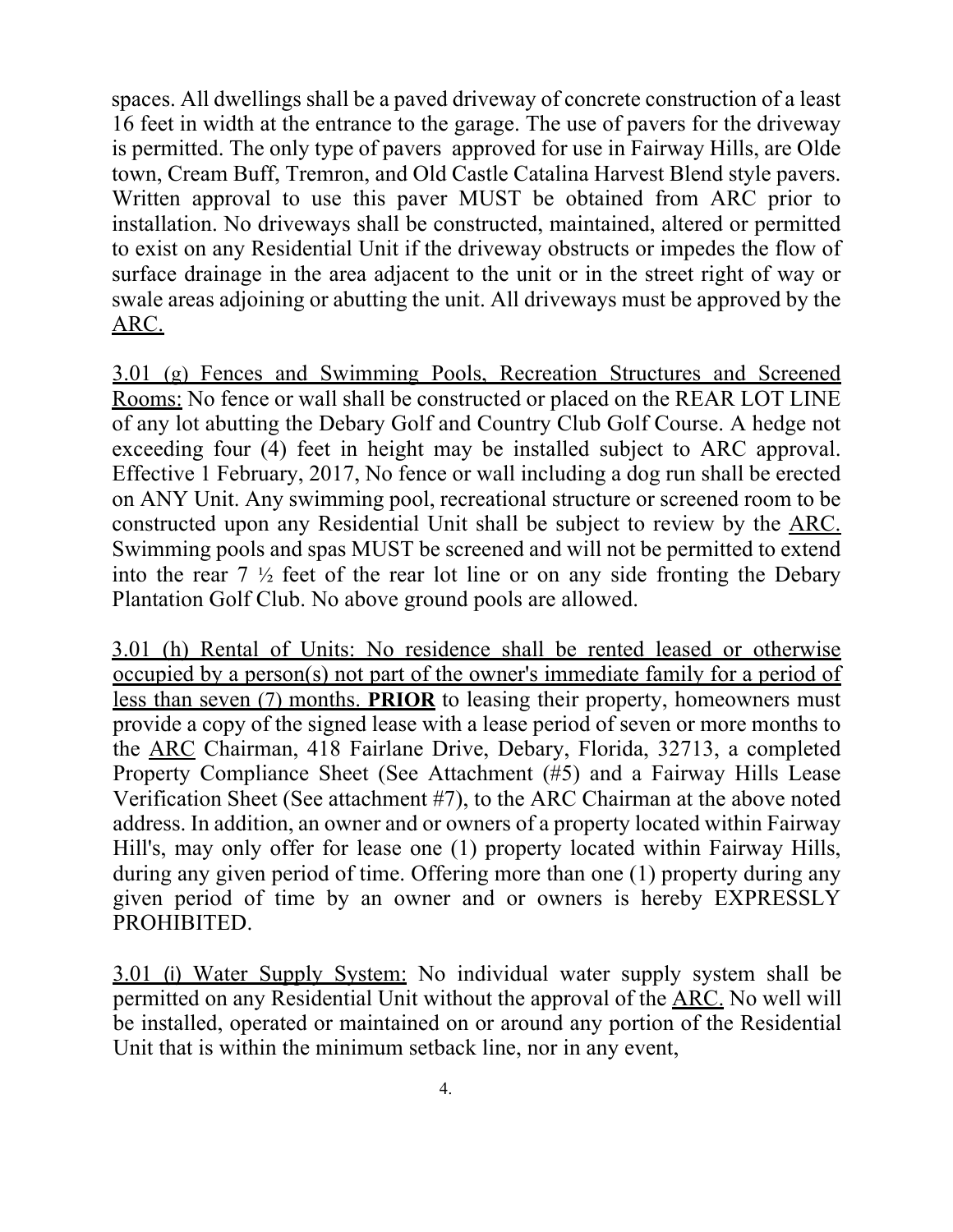any closer to the front line than a line paralleling the front building wall of the residence dwelling where a dwelling is set back from the front line a greater distance than the required minimum set back.

3.01 (i) Lot Landscaping and Trees: Each Residential Unit must meet the minimum landscaping and tree "streetscaping" standards established from time to time by the ARC. Any change in the landscaping plan by a Residential Unit owner beyond the replacement of an individual plant, must be approved in advance by the ARC. All requests for approval of tree removal shall be submitted to the ARC along with a plan showing generally the location of such tree (s), and the type and location of a replacement tree(s).

Trees situated between the building setback lines and the property lines having a diameter of (6) six inches or more (measured four feet from ground level) may not be removed without prior approval of the ARC. All requests for approval of tree removal shall be submitted to the ARC along with a **plan** showing generally the location of such tree(s). Anyone violating the provisions of this subsection will be required to replace such tree(s) within (30) days after demand by the ARC. REPLACEMENT TREE(S) SHALL BE A MINIMUM OF 2 INCHES IN DIAMETER (MEASURED FOUR FEET FROM THHE GROUND) AND NOT LESS THAN 6 FEET IDGH. THE REPLANTED TREE(S) WILL BE DETERMINED BY THE AMOUNT OF SPACE AVAILABLE AND THE AVAILABILITY AND THE VARITY AND SPECIES APPROVED BY THE ARC. DUE TO BLIGHT DISEASE, QUEEN

- A tree survey is required for all protected trees on site. Protected trees are all native trees six (6) inches at diameter breast height (DBH) or larger, located within the zoning setback areas. Historic trees are protected on the entire parcel and must be identified. Historic trees are bald cypress (Taxodium Distichum) and live oaks (Quercus Virginiana) 36-inch DBH or larger.
- The tree survey/site plan shall depict the following:
	- -Location of all protected trees
	- -Scientific name of protected trees
	- -Diameter at breast height (DBH) of protected trees
	- -Protected trees to be removed or retained

-Root protection zone of protected trees to be retained (approximated as one-foot radius per inch of tree diameter)

-Existing and Proposed utility and ingress/egress easements

-Existing and proposed site improvements

-Replacement stock to be planted (see Acceptable Tree Replacement List)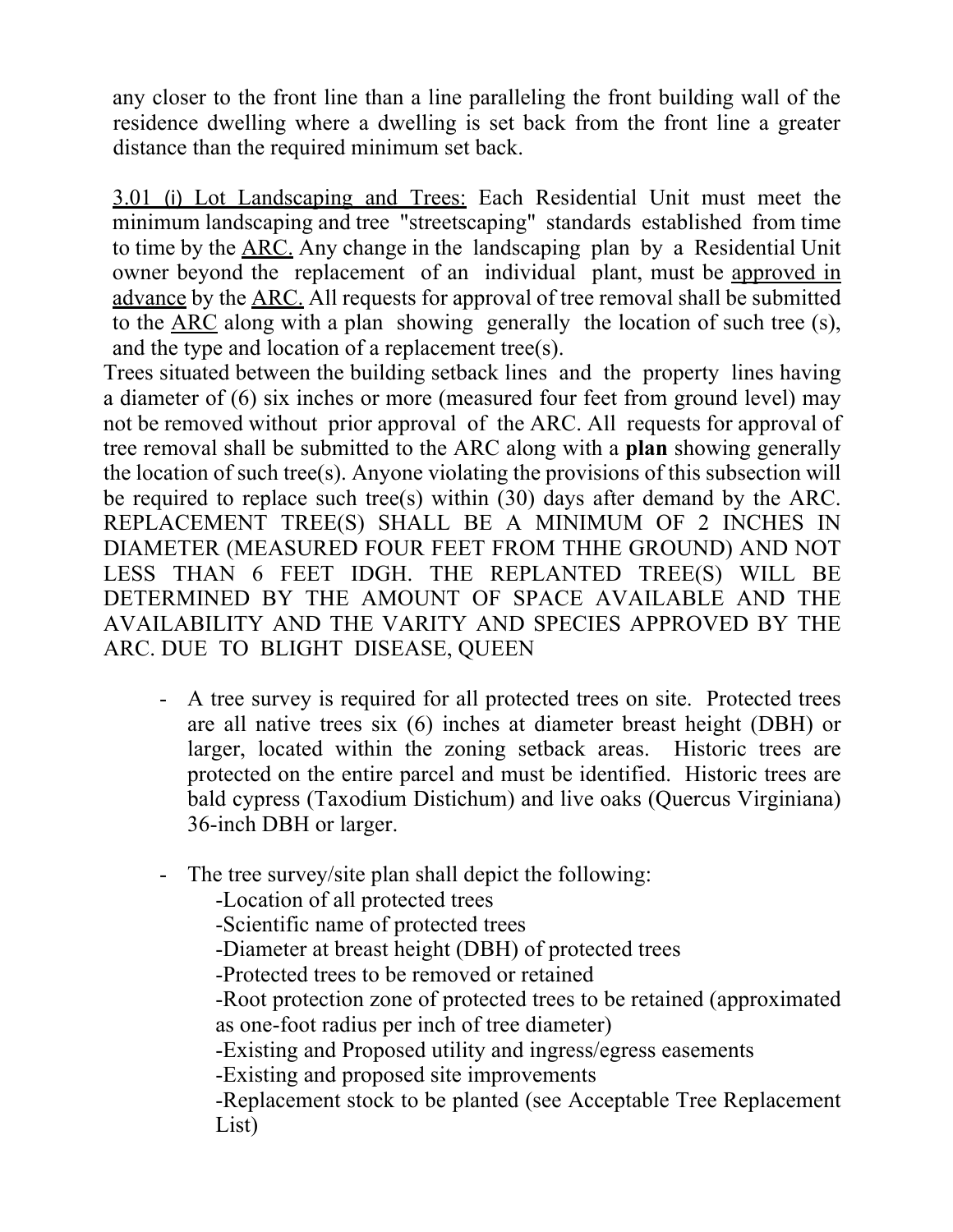5.

As of January 1, 2021, a tree survey/site plan will be required for all residential tree removal permit applications. The requirements for the tree survey/site plan are as follows:

AS REPLACEMENTS. If the owner fails or refuses to replace the trees as demanded, the ARC shall cause suitable replacements to be planted and the cost thereof shall be a lien against the Residential Unit of the Owner in violation. The Owner grants the Unit 7A (Fairway Hills) Association, it agents and employees an easement of ingress over and across said lot to enable it to comply with this subsection. In addition, the only ground cover approved for use is pine bark mulch, red lava rock, or river rock. Multi-colored mulch (red, brown, black) may also be used subject to ARC approval. All other types of ground cover must be approved by the ARC prior to use.

3.01 (k) Television and Radio Antennas No more than two (2) antennas per Residential Unit shall be permitted, unless a greater number is approved by the ARC

3.01 (I) Roofs: Flat roofs shall not be permitted on areas other than Florida rooms, porches, and patios unless specifically approved by then ARC. Build-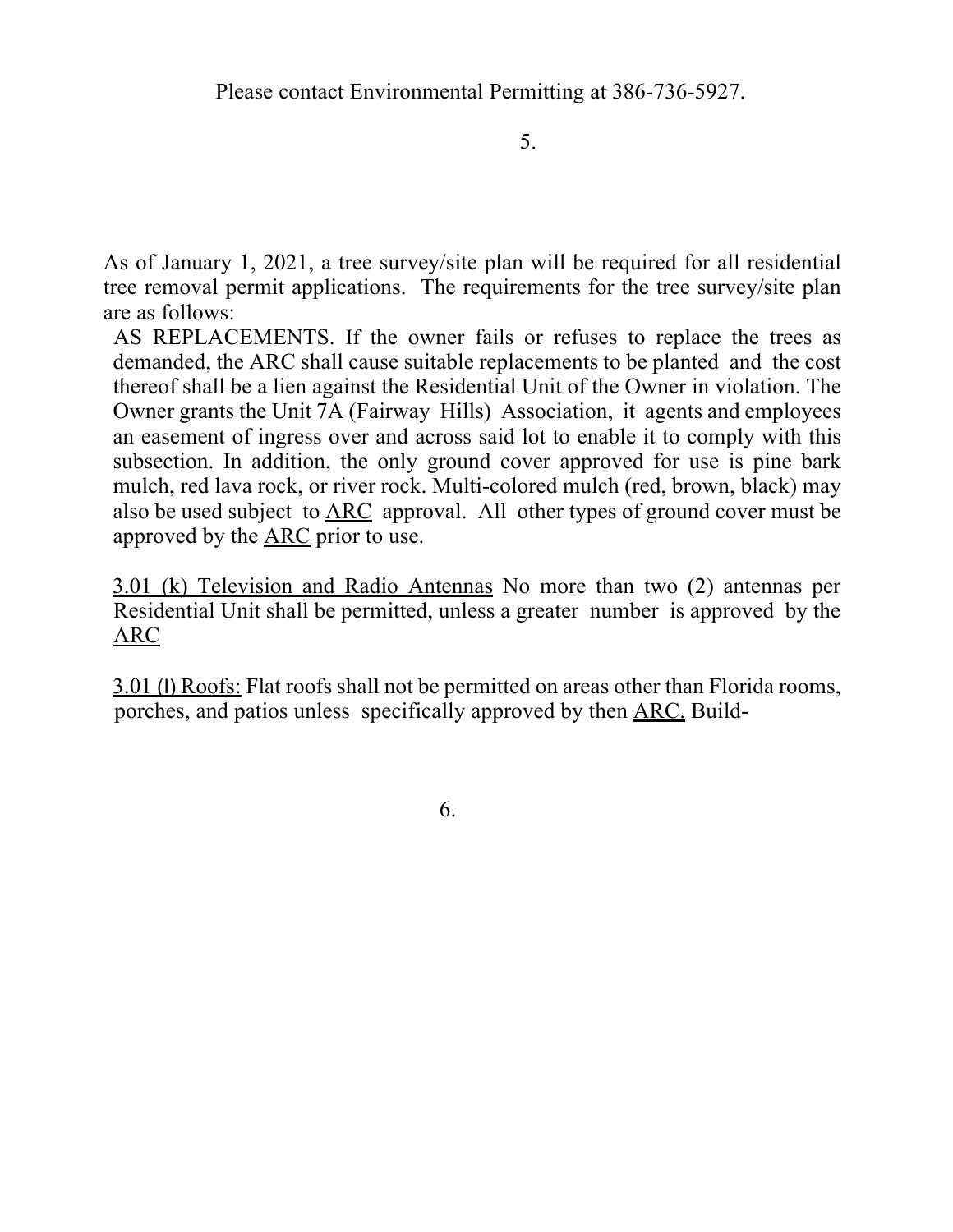up roofs are not permitted on pitched surfaces. Mansard roofs are not permitted unless approved by the ARC. The pitch must be at least 6/12 unless otherwise approved. Replacement or repair of roof tiles must be made with the same type and color of existing roof tiles. All roofs must be maintained free of mold and mildew.

3.01 (aa) Maintenance of Units: Each residence shall be repaired and painted as necessary to maintain the beauty of the property as determined by the Fairway Hills ARC. In addition, each Residential Unit and all improvements, including lawns and landscaping, located thereon shall at all times be kept and maintained in a safe, clean, wholesome and attractive condition, and shall not be allowed to deteriorate, fall into disrepair, or become unsafe or unsightly. In particular, no weeds, underbrush or other unsightly objects of any kind shall be permitted or allowed to accumulate on any Residential Unit. Enforcement of the provisions of this section shall be in accordance with the provisions of Section 3.01 (ee) of this Supplemental Declaration and such provisions off the Original Declaration as shall be applicable to its enforcement generally.

All exterior painting and the color must be selected from the approved color palette and APPROVED BY THE ARC BEFORE the painting is started. Effective November 2014, IN NO CASE will a home be painted WITH THE SAME COLOR AS AN ADJACENT HOME. The Color must appear consistent on all sides, color selections must harmonize with each other, building material color, trim color and adjacent properties. ALL trim must be painted with the White Trim selections on attachment #6. The garage door is considered part of the trim and must be painted with an approved white color. The Main Entry Door or entrance door can be painted or remain white as part of the White trim selections, or may be a natural wood stain. All painted or wood stained doors MUST be approved by the ARC before ordering or painting. All other doors must remain white. See Attachment (#6 approved Paint Colors). Once painting is started it must be completed in 30 days or less.

3.01 (bb) Maintenance of Landscaping: Landscaping, including lawns, trees, shrubs, and decorative plantings, must have an operating irrigation system, programmed to operate in accordance with the county watering schedules. The system must be ON AT ALL TIMES, and have an installed and functioning rain detection system (Required by county regulations). The landscape committee, in conjunction with personnel from the landscaping contractor, will inspect the irrigation system of a property showing signs of distress to review whether the system is on, is programmed properly, has a functioning rain detect system, and provides adequate coverage of the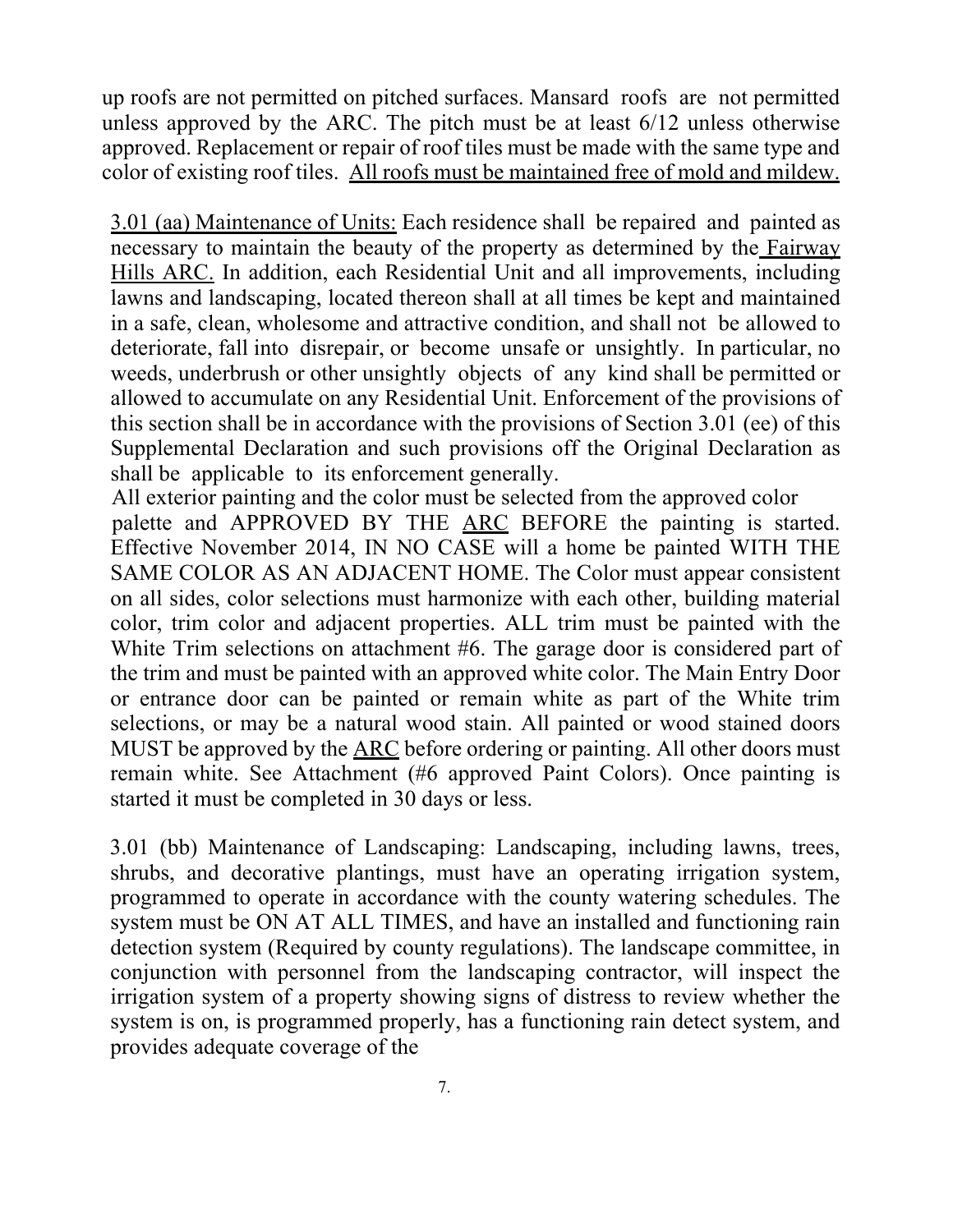property. Access must be granted to the control box to check the system. If the box is in the garage residents will be called to set a time for the inspection. If a resident is out of the area for a long period, please give the garage code to Nancy McNamara, board secretary at 386-851-2416, so that access to the box is available. As an alternative, give her a local contact who is authorized to open the garage. If problems are detected, the homeowner will be notified to correct the deficiencies by letter from the ARC with a time to correct the deficiencies and action that will be taken if the deficiencies are not corrected per the letter.

3.01 (cc) Protected Habitat: The rear five (5) feet of each lot that borders the golf course shall be retained in its natural vegetative state as a protected habitat for indigenous wildlife (especially for the Florida scrub jay), and no clearing, under scrubbing, live tree removal or other development or construction activity shall be permitted in this area, except as may be authorized in writing by the ARC.

3.01 (dd) Enforcement: In the event of a violation or failure to comply with the foregoing requirements of this Section, the Fairway Hills ARC will proceed in accordance with the attached Violation Procedures and forms.

3.01 (ff) Procedure for Leased Properties: The ARC Chairman is responsible for establishing a system to identify leased properties within Fairway Hills, and to insure the following is accomplished:

Notification of owners or agents of owners of properties to be leased, that they must provide a copy of the lease, with a lease period of seven (7) months or longer, and other documentation as outlined in the Fairway Hills Covenants Manual to the ARC Chairman PRIOR to leasing any property. The ARC Chairman and the Board will approve or disapprove the lease in accordance with the governing documents, and promptly notify the owner or agent of this decision.

Maintain a record of leased properties to insure no more than 13 properties are leased at any one time in Fairway Hills.

Establish a record system identifying end lease dates for all leased properties. Thirty (30) days PRIOR to the lease end date send the attached letter (attach #3) to the owner or agent requesting the current lease status, and a copy of a new or extended lease prior to the end date of the expiring lease. Depending on the owner or agent response, either update the lease record with a new end date, or note that the property is no longer leased. If a new or extended lease is not provided, and the property remains occupied,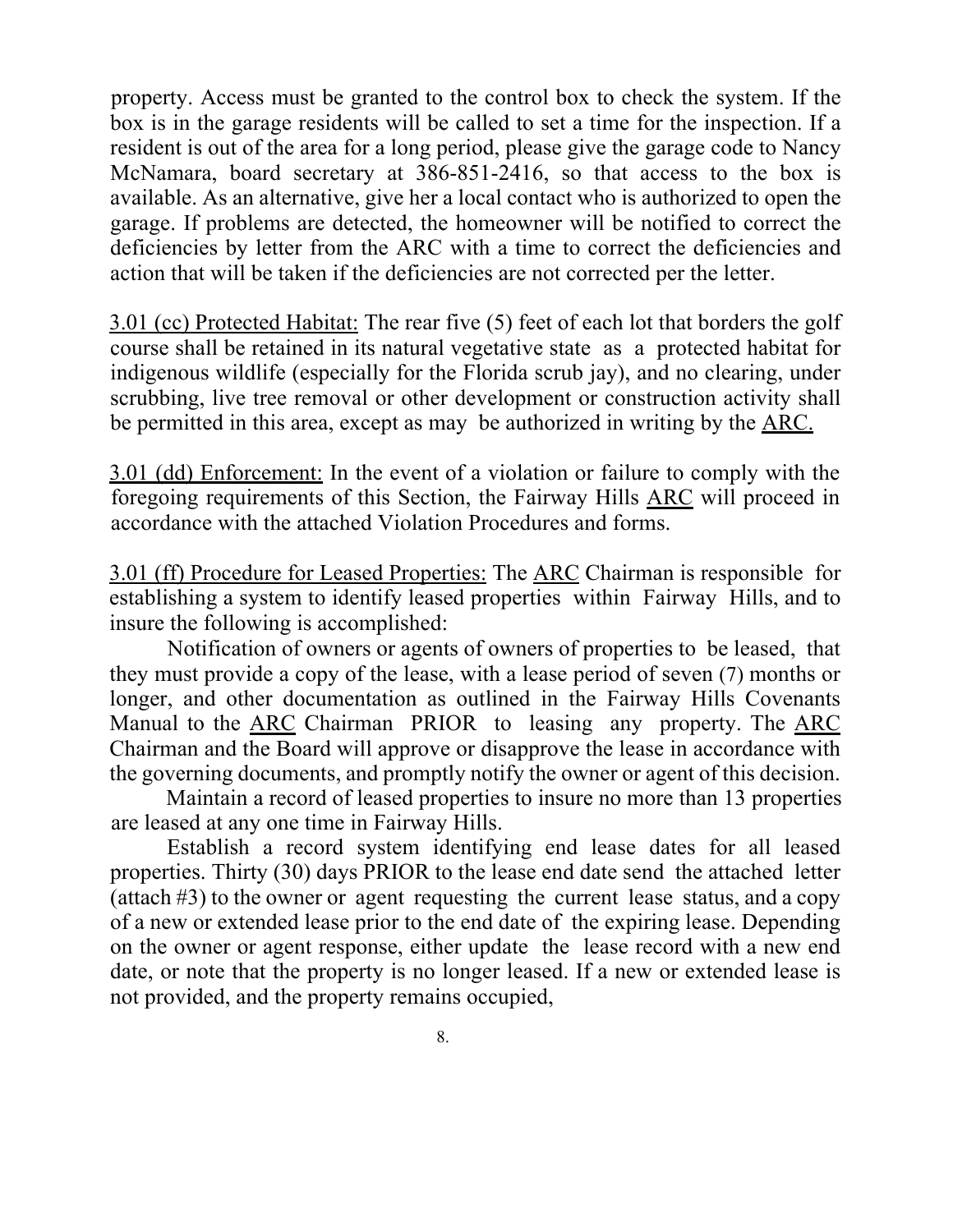notify the owner or agent by warning letter, (attach #4), that the owner is in violation of the covenants, and subject to a fine unless a new or updated lease is provided.

If an owner fails to comply with any of the lease terms noted above, the ARC Chairman will request an HOA Board meeting to determine the next course of action. The HOA Board will proceed within its authority to take whatever actions necessary to resolve the issue.

Attachments Enclosed: #1 DeBary Plantation Community Inspection and Violation Process #2 ARC Application Form #3 Lease Status Letter #4 Lease Warning Letter #5 Fairway Hills Leased Property Compliance Sheet #6 Approved Paint Colors

#7 Fairway Hills Lease Verification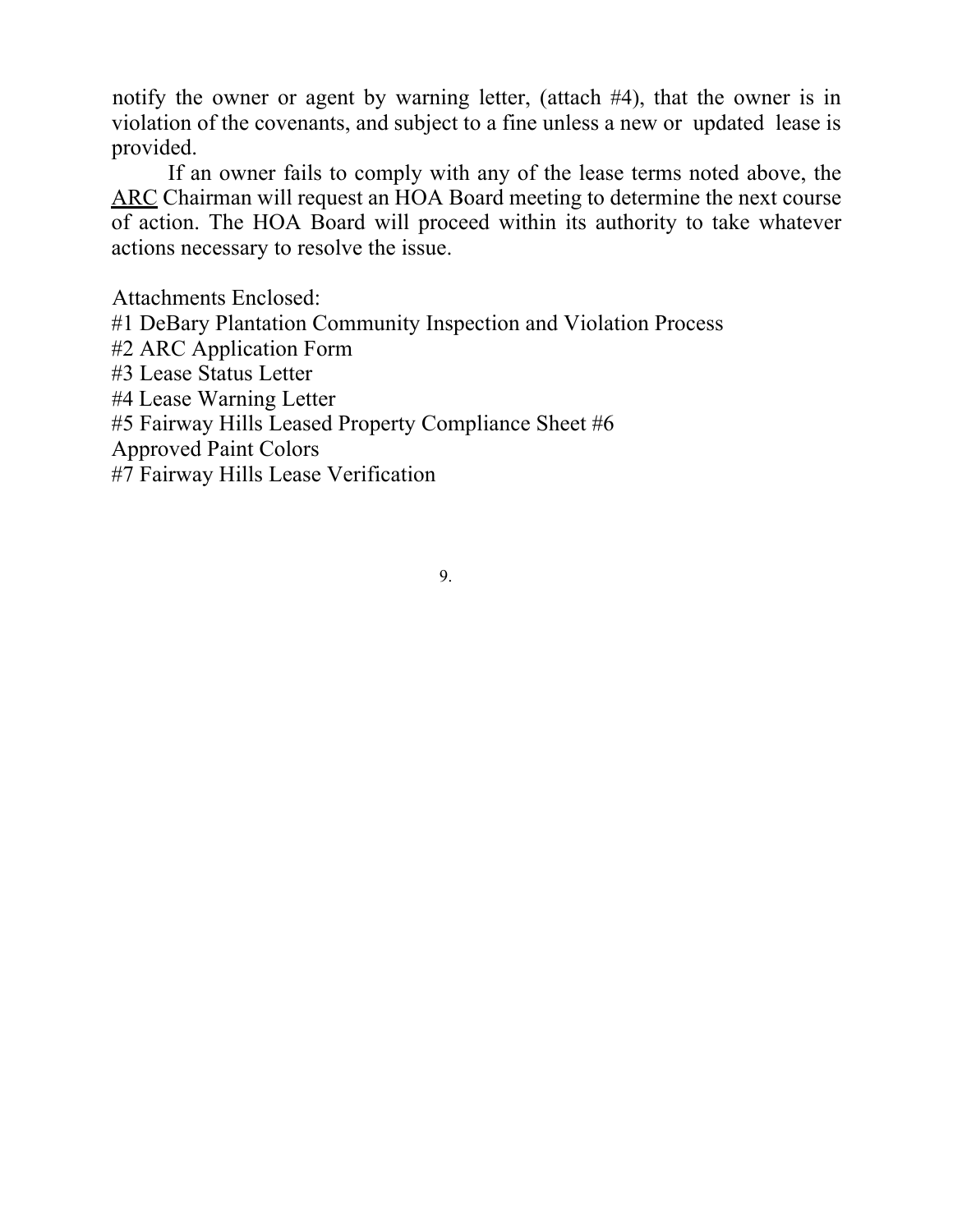#### Attachment #1

#### SUB-ASSOCIATION VIOLATION NOTIFICATION & FINE SYSTEM

When a homeowner is in violation of the Restrictive Covenants or the ARC rules and regulations, a Violation notice and when necessary follow up letters will be sent out as follows: -First violation Notice: Gives the homeowner Oto 30 days to comply (attachment a) (Note; the notice must include the specific covenant or rule relating to the violation for example; Par 3.01 (aa) Maintenance of Units, Driveway Needs Cleaning.

Unless specifically requested in writing, and subsequently approved by the ARC, all corrective actions MUST be completed within 30 days (cleaning driveways, house painting etc), or a second violation letter will be sent. Effective January 1, 2014, if you are unable to correct a violation due to your absence, (Seasonal owners, extended vacation etc), please provide a date when the violation will be corrected. If you will be out of the area for extended periods, prior to your departure, please notify the Board Secretary as to your dates away, and any emergency contacts and a phone number (if applicable) where you can be reached. This information will be kept confidential and only used for emergency purposes.

-Second Violation Letter: This letter is triggered by non compliance to the first letter and will consist of the following:

-If the ARC believes circumstances warrant an extension of time to correct the violation, a follow up letter giving up to an additional 14 days to correct the violation will be sent, (attachment b)

-If the ARC by vote, decides the violation does merit being sent to the Grievance Committee, the homeowner will be advised in writing, by certified letter, that in accordance with Florida Statute 720.305 the Grievance Committee will be meeting to consider a fme. The homeowner will be advised of the date, time and place of the meeting and they have a right to attend this meeting (a minimum of 14days notice must be given.) The letterwill be titled FINAL NOTICE OF VIOLATION, GRIEVANCE COMMITTEE, and the homeowner will be advised as follows: (attachment c)

-You are hereby given 14 days written notice that your violation has been turned over to the Grievance Committee to review. You are hereby notified of the date, time and location of this meeting as you have the right to attend, if you so desire, to speak on your behalf prior to a vote. The Committee, by majority vote, will decide to impose a fine or not. The Committee vote will be final. If the vote is to fine, the fee schedule is: Initial fine \$100, increasing by \$100 a day until the violation is corrected, up to a maximum of \$1000. (Per Florida Statute 720.305) -You the homeowner will be advised in writing of the results of the vote by the Grievance Committee. All fines commence from the date of this letter. The homeowner bas the sole responsibility to advise the ARC in writing the day the violation was corrected. Failure to do so will result in the fine continuing up to the \$1000 maximum.

-Failure to comply and pay the fine will result in the matter being turned over to legal counsel to pursue remedies including if necessary court action. Please be advised that any and all costs incurred as a result of this violation will be the sole responsibility of the homeowner.

10.

**Fairway Hills Homeowners Association and DeBary Plantation MasterCommunityAssociation**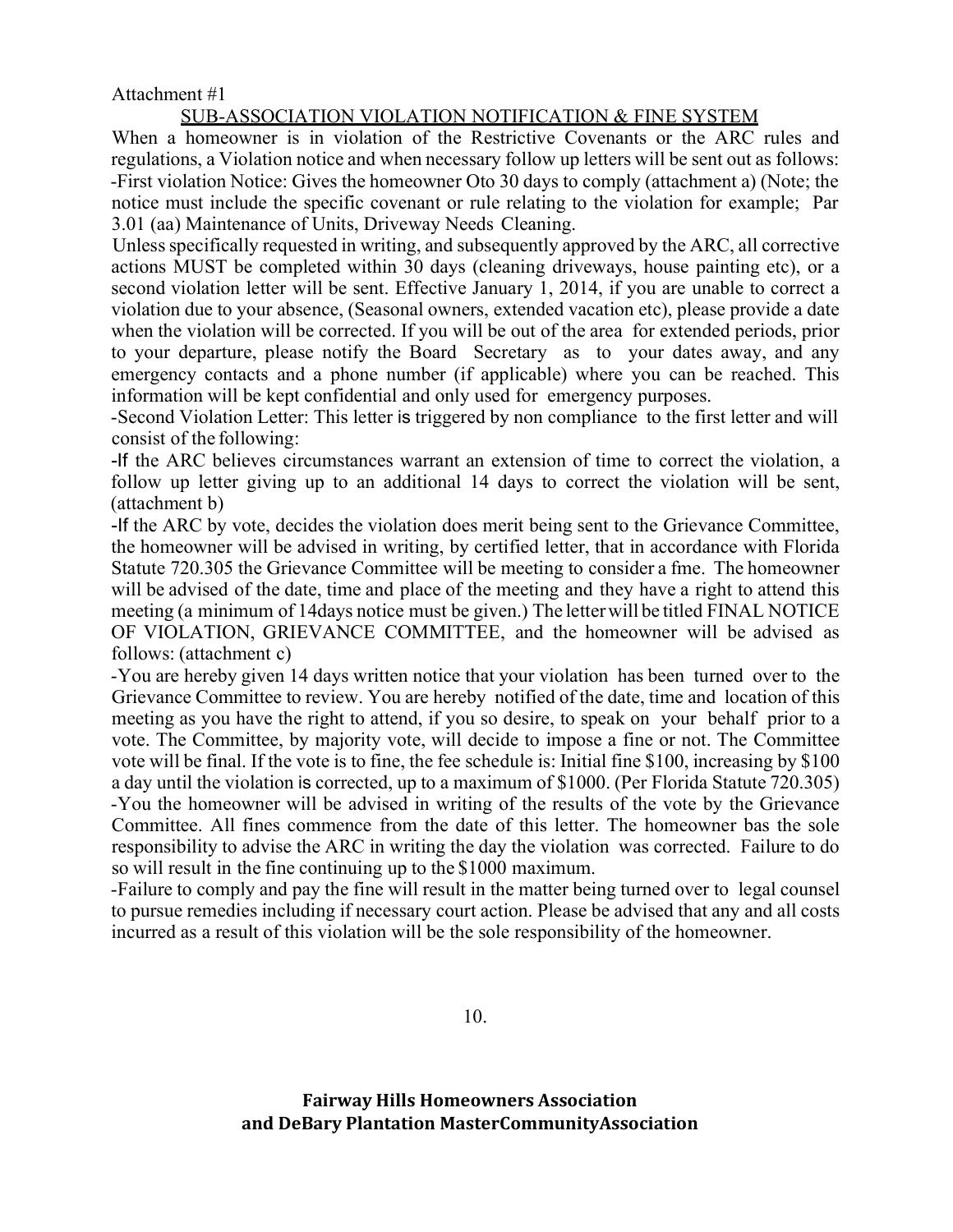### **ARCHITECTURAL APPLICATION (ARC)**

#### *BEFORE any work commences, this request form must be submitted by Fairway Hills homeowner to the Fairway Hills HOA ARC for approval!*

*After its approval, Fairway Hills ARC will forward to DPC Master Association for its review.*

Please submit to: Fairway Hills HOA ARC, Marian Elavsky, Chair, 386-837-4632, marianelavsky@yahoo.com

|                                                                                                                                                                                                                                                                                                                                                                                                                                                                                                                                                                                                                                                                                                                                                                                                                                                                                                                                                                                                                                          |                                    |                  | Subdivision: Fairway Hills                                                                                      |                   |                                                             |                                                                                                                                                                                                                                                              |  |  |  |
|------------------------------------------------------------------------------------------------------------------------------------------------------------------------------------------------------------------------------------------------------------------------------------------------------------------------------------------------------------------------------------------------------------------------------------------------------------------------------------------------------------------------------------------------------------------------------------------------------------------------------------------------------------------------------------------------------------------------------------------------------------------------------------------------------------------------------------------------------------------------------------------------------------------------------------------------------------------------------------------------------------------------------------------|------------------------------------|------------------|-----------------------------------------------------------------------------------------------------------------|-------------------|-------------------------------------------------------------|--------------------------------------------------------------------------------------------------------------------------------------------------------------------------------------------------------------------------------------------------------------|--|--|--|
|                                                                                                                                                                                                                                                                                                                                                                                                                                                                                                                                                                                                                                                                                                                                                                                                                                                                                                                                                                                                                                          |                                    |                  |                                                                                                                 |                   |                                                             |                                                                                                                                                                                                                                                              |  |  |  |
| <b>Description of Change (One ARC/request)</b>                                                                                                                                                                                                                                                                                                                                                                                                                                                                                                                                                                                                                                                                                                                                                                                                                                                                                                                                                                                           |                                    |                  |                                                                                                                 |                   |                                                             |                                                                                                                                                                                                                                                              |  |  |  |
| $\Box$ Fence                                                                                                                                                                                                                                                                                                                                                                                                                                                                                                                                                                                                                                                                                                                                                                                                                                                                                                                                                                                                                             | $\Box$ Paint                       | $\Box$ Landscape | $\Box$ Driveway paver's                                                                                         | $\Box$ Pool       | $\Box$ Re-Roof                                              | $\Box$ Other                                                                                                                                                                                                                                                 |  |  |  |
|                                                                                                                                                                                                                                                                                                                                                                                                                                                                                                                                                                                                                                                                                                                                                                                                                                                                                                                                                                                                                                          | $\Box$ Tree Removal/Replacement**  |                  | $\Box$ Patio Extension                                                                                          | □Screen Enclosure |                                                             |                                                                                                                                                                                                                                                              |  |  |  |
| <b>NOTE:</b> fencing, painting, pavers, and re-roof require that you state the name of the color or a picture of it. Paint color numbers must<br>be from the allowed Sherwin-Williams pallet. Please provide a picture of paint chips if using other than CW or SW colors, Fencing,<br>Pavers and Landscape, require a diagram and dimensions that shows where the work is being done and must be drawn onto your<br>property survey. Make sure NO work is scheduled until you have an approved ARC Application. Tree Removal applications REQUIRE<br>tree replacement plans to be included in addition to the removal location & planned replacement type of tree/etc. City of DeBary<br>Code Requirements must be met, and proper permitting must be obtained and provided with your application. Unless explicitly<br>indicated in the approval notice from the association, a replacement tree will be REQUIRED.<br>[**Must have City Permit/Approval for Tree Removal attached to ARC Application or application will be<br>denied) |                                    |                  |                                                                                                                 |                   |                                                             |                                                                                                                                                                                                                                                              |  |  |  |
| to use.)<br>Paint colors: House                                                                                                                                                                                                                                                                                                                                                                                                                                                                                                                                                                                                                                                                                                                                                                                                                                                                                                                                                                                                          | Describe Work to be done _________ | Trim             | Specifications - Attach plans, plat, estimates, pictures, color samples, etc. or applications will be returned. |                   | Front Door <b>Sample Door Carage Door SAMPLE DOOR CARGO</b> | (For Painting Applications-You must include the paint chip # from the approved Sherwin Williams list that you plan to use. If<br>you plan to use a different paint provider-you must note the approved SW paint chip # which best matches the color you wish |  |  |  |
|                                                                                                                                                                                                                                                                                                                                                                                                                                                                                                                                                                                                                                                                                                                                                                                                                                                                                                                                                                                                                                          |                                    |                  |                                                                                                                 |                   |                                                             |                                                                                                                                                                                                                                                              |  |  |  |
| All work must conform to relevant local zoning and building regulations. It is the responsibility of the homeowner to obtain<br>all necessary permits and inspections.                                                                                                                                                                                                                                                                                                                                                                                                                                                                                                                                                                                                                                                                                                                                                                                                                                                                   |                                    |                  |                                                                                                                 |                   |                                                             |                                                                                                                                                                                                                                                              |  |  |  |
|                                                                                                                                                                                                                                                                                                                                                                                                                                                                                                                                                                                                                                                                                                                                                                                                                                                                                                                                                                                                                                          |                                    |                  | This section to be completed by FAIRWAY HILLS HOA ARC COMMITTEE                                                 |                   |                                                             |                                                                                                                                                                                                                                                              |  |  |  |
|                                                                                                                                                                                                                                                                                                                                                                                                                                                                                                                                                                                                                                                                                                                                                                                                                                                                                                                                                                                                                                          |                                    |                  | Fairway Hills HOA REVIEW: Received On: ________________ Sent to Master: _________                               |                   |                                                             |                                                                                                                                                                                                                                                              |  |  |  |
| Fairway Hills HOA ARC Decision: $\bigcap$ Approved $\bigcap$ Denied $\bigcap$ Need More Info:                                                                                                                                                                                                                                                                                                                                                                                                                                                                                                                                                                                                                                                                                                                                                                                                                                                                                                                                            |                                    |                  |                                                                                                                 |                   |                                                             |                                                                                                                                                                                                                                                              |  |  |  |
|                                                                                                                                                                                                                                                                                                                                                                                                                                                                                                                                                                                                                                                                                                                                                                                                                                                                                                                                                                                                                                          | Fairway Hills HOA ARC Initials (1) |                  | (2)                                                                                                             | Date:             |                                                             |                                                                                                                                                                                                                                                              |  |  |  |
|                                                                                                                                                                                                                                                                                                                                                                                                                                                                                                                                                                                                                                                                                                                                                                                                                                                                                                                                                                                                                                          |                                    |                  | This section to be completed by the DPC MASTER ASSOCIATION ARC COMMITTEE                                        |                   |                                                             |                                                                                                                                                                                                                                                              |  |  |  |
| The Master HOA has 30 days upon receipt of the application AFTER Fairway Hills HOA review to supply a response/decision.                                                                                                                                                                                                                                                                                                                                                                                                                                                                                                                                                                                                                                                                                                                                                                                                                                                                                                                 |                                    |                  |                                                                                                                 |                   |                                                             |                                                                                                                                                                                                                                                              |  |  |  |
| DPC MASTER ASSOCIATION REVIEW: Received On: _<br>DPC Master Association ARC Decision: □ Approved □ Denied □ Returned for additional information                                                                                                                                                                                                                                                                                                                                                                                                                                                                                                                                                                                                                                                                                                                                                                                                                                                                                          |                                    |                  |                                                                                                                 |                   |                                                             |                                                                                                                                                                                                                                                              |  |  |  |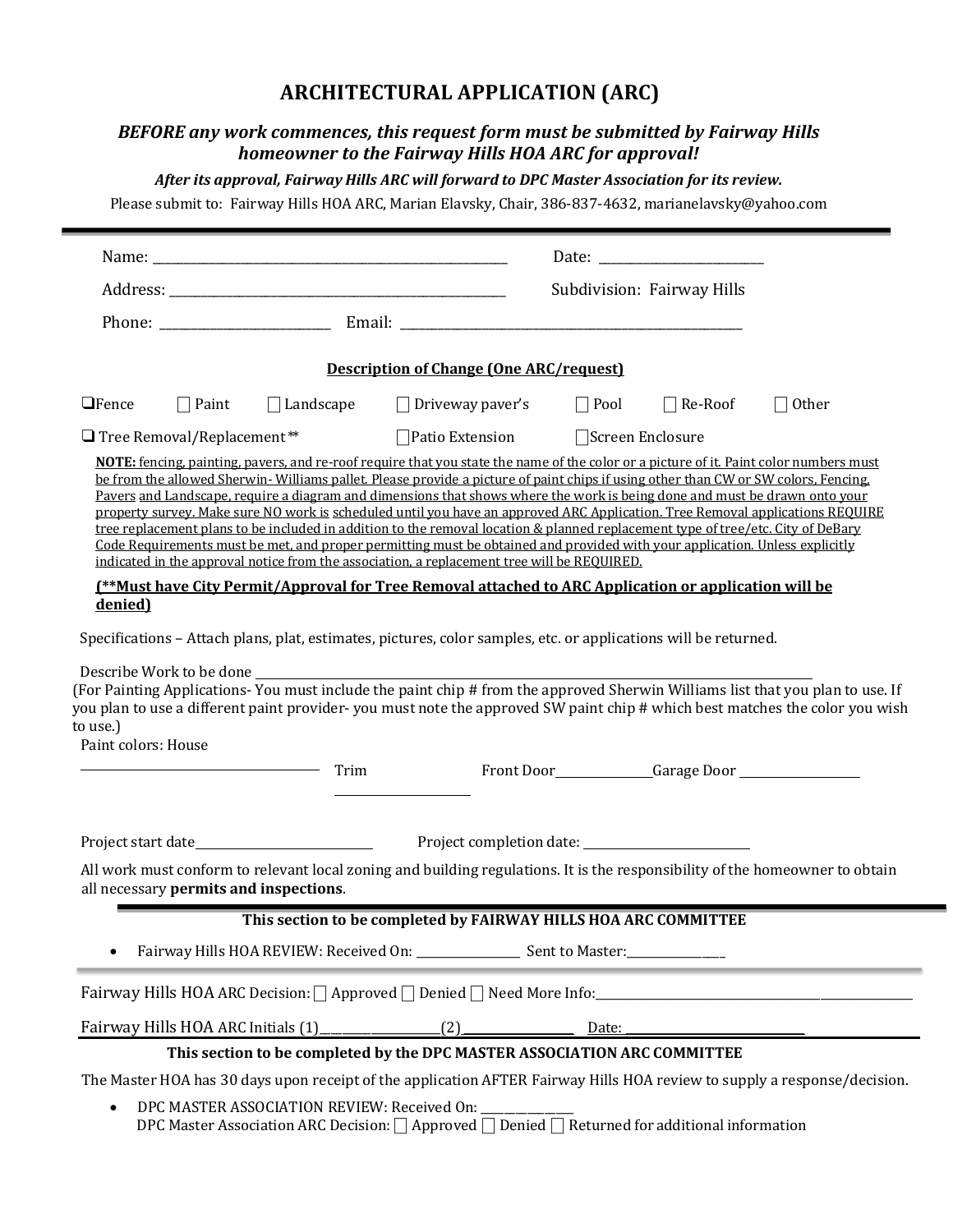• DPC Master Association ARC Initials (1) (2) Date:

Approval may be withheld for nonpayment of outstanding HOA fees. **Approval expires after 6 months.**

Comments:

Management Co: Bono & Associates TEL: 407-233-3560 – FAX: 407-233-3498 – Email: DPCA@bonomgmt.com

**(REVISED 6-2-2021 FH-mlr)**

Attachment #3 Date:

Owner/Agent Name Address

Subject: Lease on (address of leased property).

Our records indicate that the lease on your property is expiring on (date). Please provide a new or extended lease for this property PRIOR to the expiration date ofthe old lease. If a new lessee will not be occupying your property, or the lease will not be extended, please let us know.

Should you then lease the property sometime in the future, please be sure to get a new lease with a lease period ofseven(7)months orlonger approved PRIOR to any lessee occupying the premises.

Please mail your new or extended lease to the Chairman ARC Fairway Hills HOA, 418 Fairlane Dr, Debary, Fl 32713. Your lease will be promptly approved if it contains a lease period of seven (7) months or longer.

Sincerely,

(ARC Chairman's Name) Chairman Fairway Hills ARC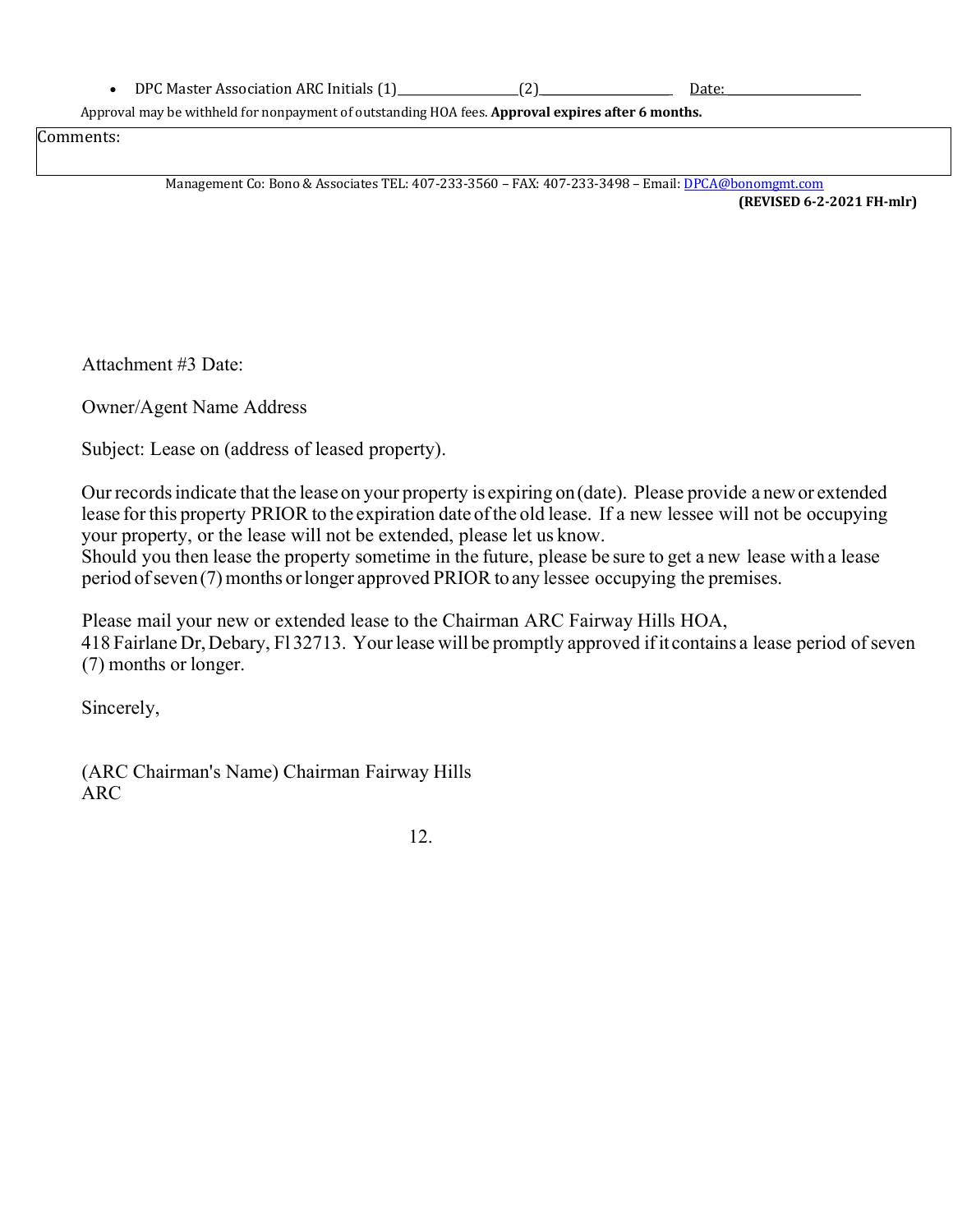Attachment #4

Date

Owner/Agent Name Address

Subject: Lease Warning

Our records indicate that you have property presently lease d at (address) and we are not in receipt of a new or extended lease for this property. You are at present in violation of the covenants in that a current lease with a period of seven (7) months or longer must be provided to the ARC Committee Chairman PRIOR to a lessee occupying your property. Please take immediate action to provide a current lease or the HOA Board will be required to take action including fines to remedy this situation. Please send a current lease to the ARC Chairman, Fairway Hills HOA, 418 Fairlane Dr, Debary, Fl 327 13. Should you have any questions please contact the ARC Chairman at his listed phone number. (See Fairway Hills Web site), www.myfairwavhills.com for Board Officers with addresses and phone numbers.)

Sincerely,

(ARC Chairman Name) Chairman ARC Fairway Hills HOA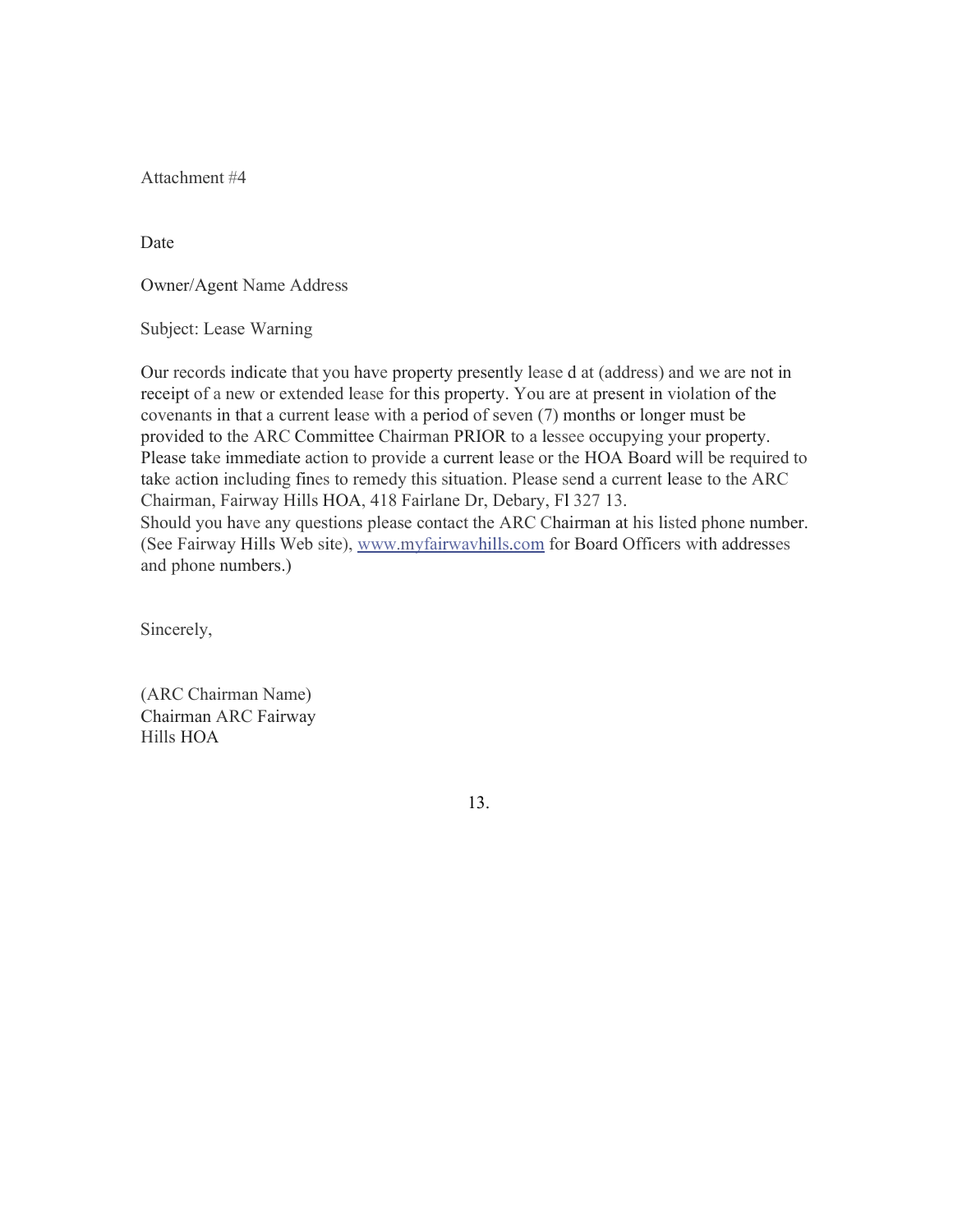# Fairway Hills Homeowners Association

# LEASING PACKAGE March 19, 2019

- Procedure for Leasing Homes in Fairway Hills
- Fairway Hills Leasing Regulations
- Fairway HillsLeased PropertyCompliance Sheet
- Fairway Hills Lease Verification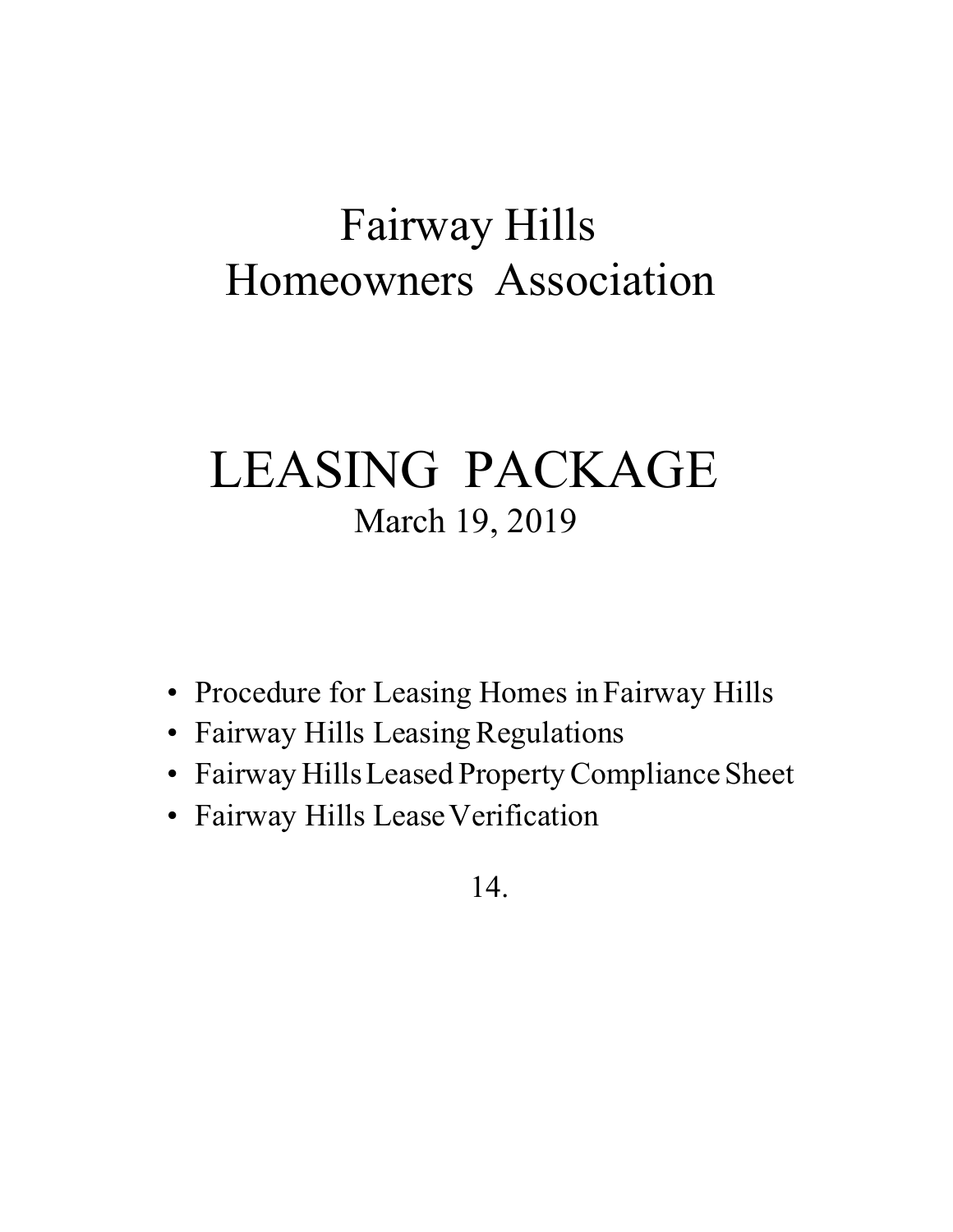# **PROCEDURE FOR LEASING HOMES IN FAIRWAY HILLS**

Attached are the newly revised leasing rules. Pay particular attention to the l4 day requirement for submission of the required documents.

Attached are the following required documents:

- Fairway Hills Lease Property Compliance Sheet (Attachment 5)
- Fairway Hills Lease Verification (Attachment 7)

These documents must be submitted **along with a copy ofthe lease** to the ARC vice chairperson for approval. In the absence of the ARC vice chairperson, theFairwayHillsHOApresidentwillsigntheapproval document

This amendment does not apply to leases already existing as of March 19, 2019.

You may email the above described required documents to: leasefairwayhills@yahoo.com or mail them to: J. Davidson Leasing Chairman 306 Foxhill Ct. Debary, FL 32716

Ifyouhavequestions regardingtheleasingrulesorprocessplease contact Jon Davidson at (386) 561-6097.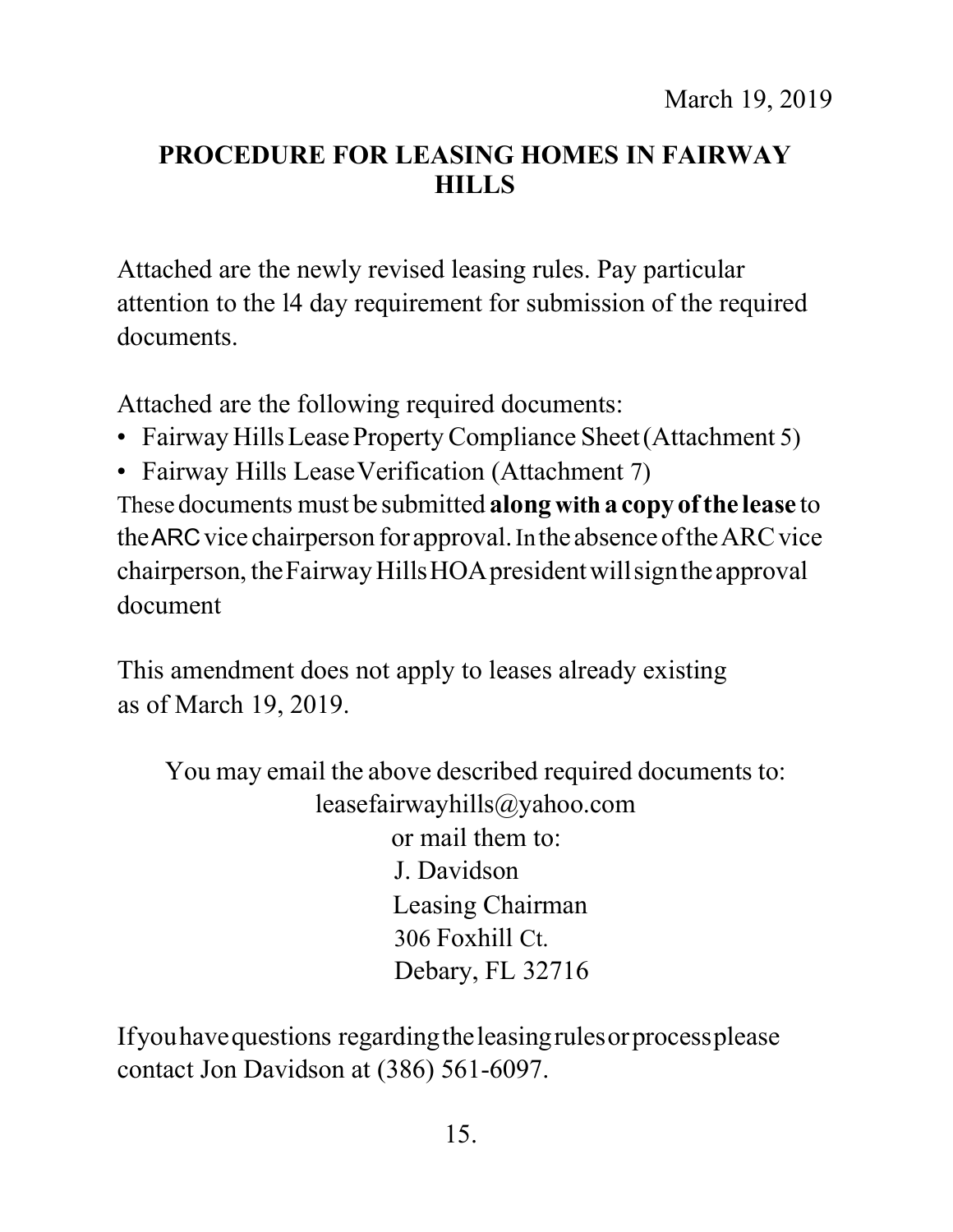## **FAIRWAY HILLS LEASING REGULATIONS**

(p) Leasing; No residence shall be rented, leased or otherwise occupied by a person(s) not partof the Owner's immediate family for a period of less than seven (7)months. In no event shall any property beused for transient residency, or as a boarding house or assisted living facility, unless required by law. The foregoing restriction shall not apply tothe provision of in-home healthcare to any owner or his/her family members. The Board may adopt reasonable rules to further regulate and restrict leasing including but not limited to background checks, tenant approval, registration of tenants, provisions of lease terms, establishing lease caps and other limits. PRIOR to leasing their property, homeowners must provide a copy of the signed lease with a lease period of 7 or more months to the ARC Chairman, and a completed Leased Property Compliance Sheet (See Attachment #5). Additionally, effective March 19, 2019, (Effective Date), at least fourteen (14) days prior to leasing a residence, the Owner shall submit to the Fairway Hills Homeowners Association, Inc. (Association), Certification that they have conducted employment, criminal background and financial creditchecks regarding the intended tenant/lessee and any other additional persons proposed to occupy the residence.(See attachment #7). Renewals of existing leases asof the date of the Effective Date are exempt from this requirement In addition, an ownerorowners of a property, located within Fairway Hills, may only offer for lease one (1) property located within Fairway Hills, during any given period of time. Offering more than one (1) property during any given period of time by an ownerorowners is hereby expressly prohibited. **The total number of leased residences shall not exceed thirteen (13) at any given time within Fairway Hills.** The Board of Directors for the Association, in its sole discretion, shall have the right to approve or disapprove all proposed leases. The Board of Directors shall either approve or disapprove of any proposed lease within fourteen  $(14)$  days of receipt of all documentation required by this rule. If the proposed lease is timely disapproved,noleaseshallbemade.Anyleaseenteredintoinviolationofthisrule shall beof no force and effect This amendment does not apply to leases already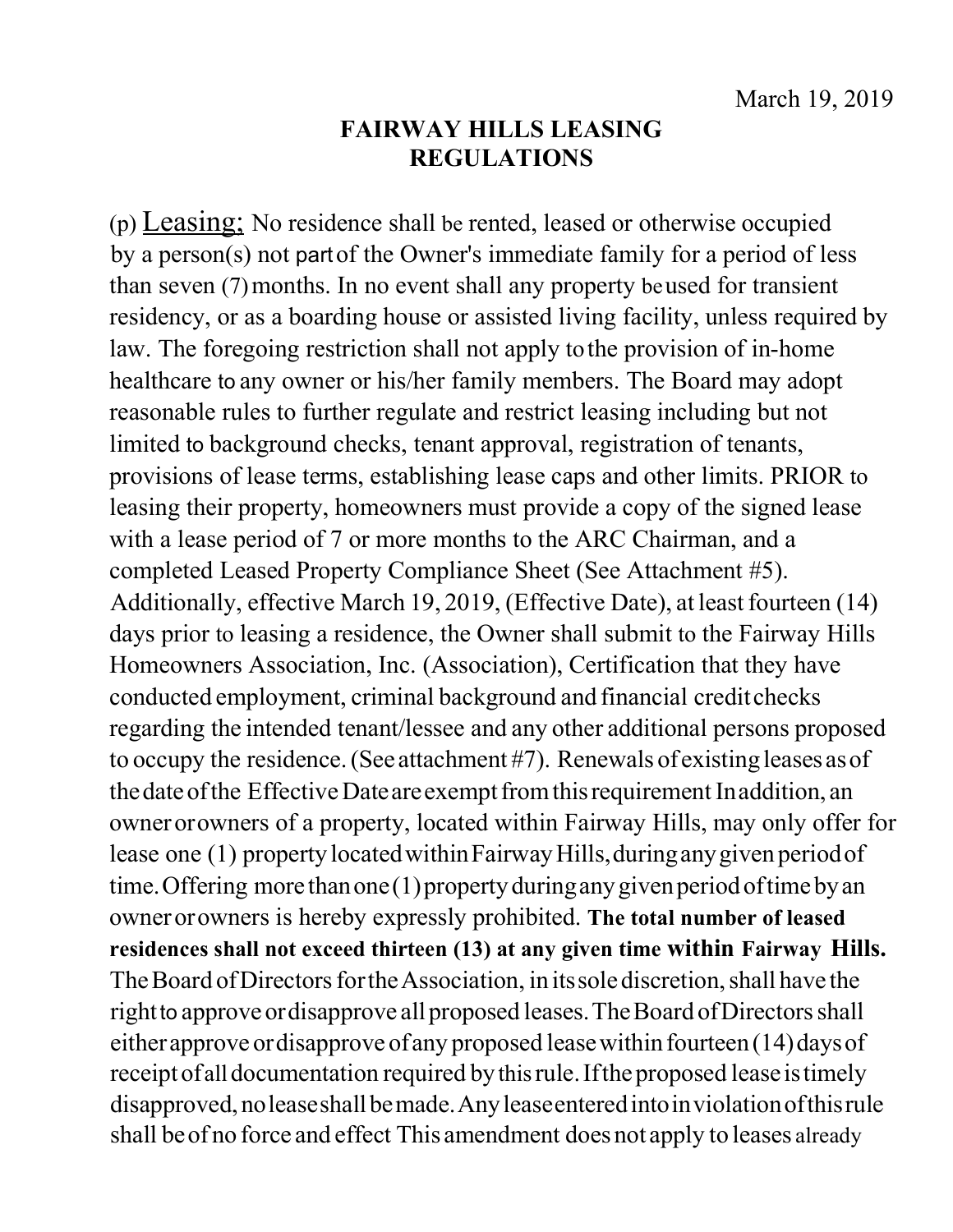# existing as of March 19, 2019 (Effective Date). 16.

Fairway Hills Use Restrictions and Restrictive Covenants Manual 3.01 Page1 of T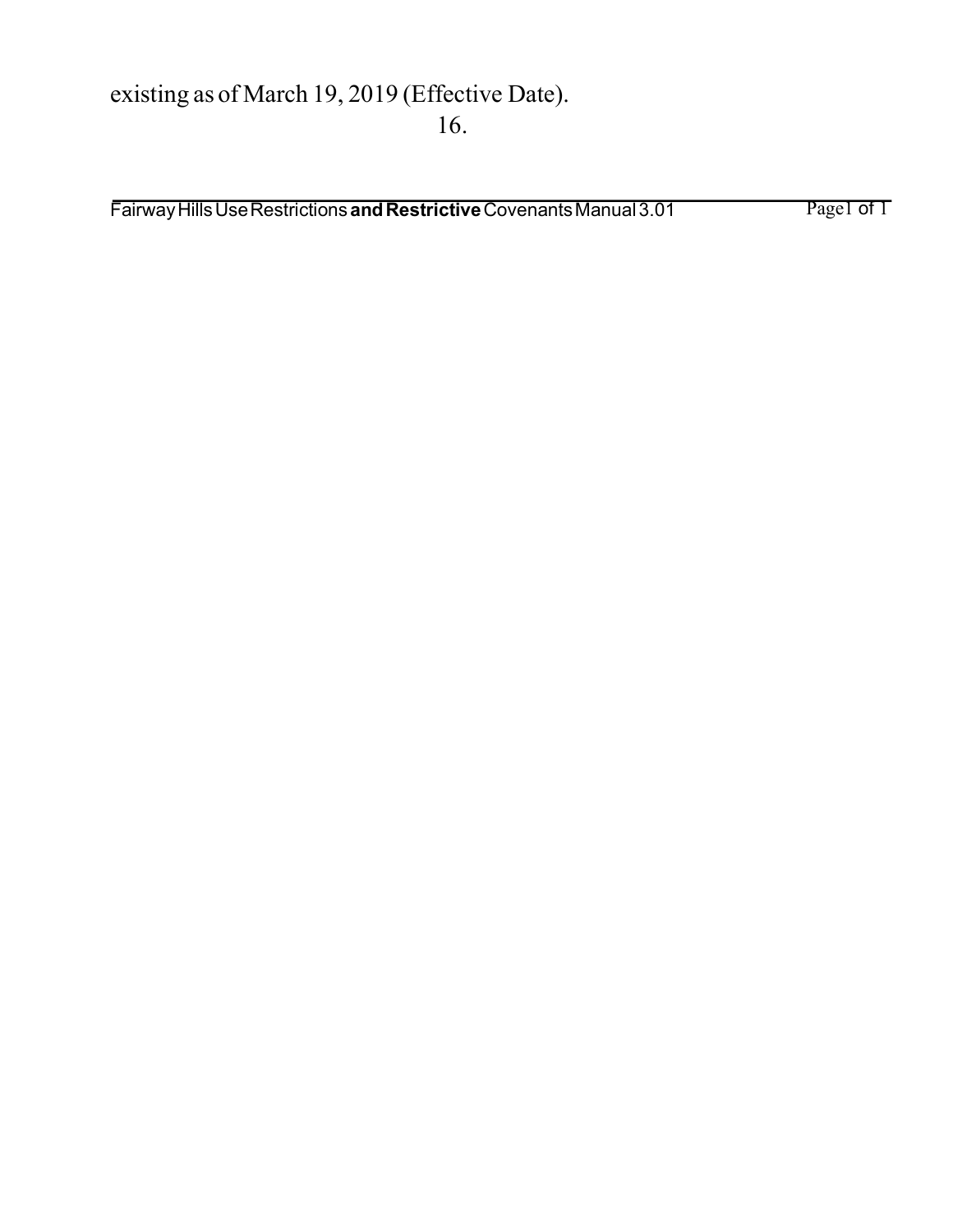## **FAIRWAY HILLS LEASED PROPERTY COMPLIANCE SHEET (Attachment** #5)

FairwayHillsisadeedrestrictedprivategatedcommunityandassuchisgovernedby publisheddocumentstoincludeArticlesofIncorporation,By-Laws,andRestrictive Covenants. It is the responsibility of existing homeowners to provide lessees with a copy of all of the governing documents at the time of leasing.

In order to ensure that new residents are aware of the governing documents for our community, and that they have been provided these documents, please complete the certification below.

I/WE, property owners names)

OF(propertyaddress) \_

CERTIFY THAT WE HAVE PROVIDED TO LESSEE(S)

lessee(s) name(s)

OF OUR PROPERTY WITH A COPY OF ALL OF THE GOVERNING DOCUMENTS,ANDTHATLESSE(S)CERTIFYTHATTHEYHAVE RECEIVED THESE DOCUMENTS.

I/WE(PROPERTY OWNER(S) CERTIFY TIIATACOPY OFTHELEASE WITHA TERM OFATLEAST SEVEN (7) MONTHS HAS BEEN PROVIDED TOTHE ARCCOMMITTEECHAIRMANOFTHEFAIRWAYHILLS HOMEOWNERS ASSOCIATION BOARD (HOA).

| Signed this day of |  |
|--------------------|--|
| OWNER(S)           |  |
| LESSEE(S)          |  |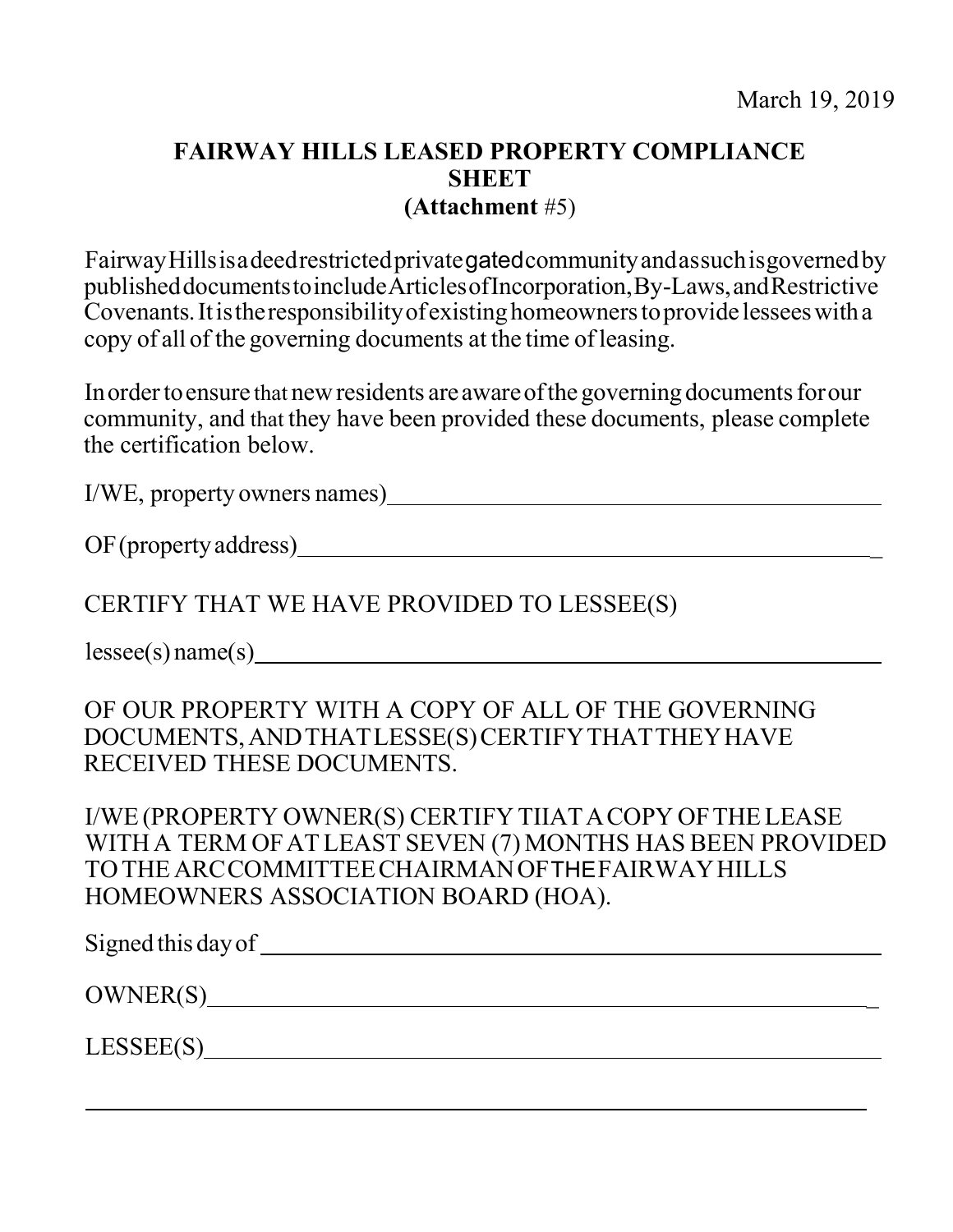# **ForFairway Hills** HQA Use

This completed document received

By:

17.

Date: \_\_\_\_\_\_\_\_\_\_\_\_\_\_\_\_\_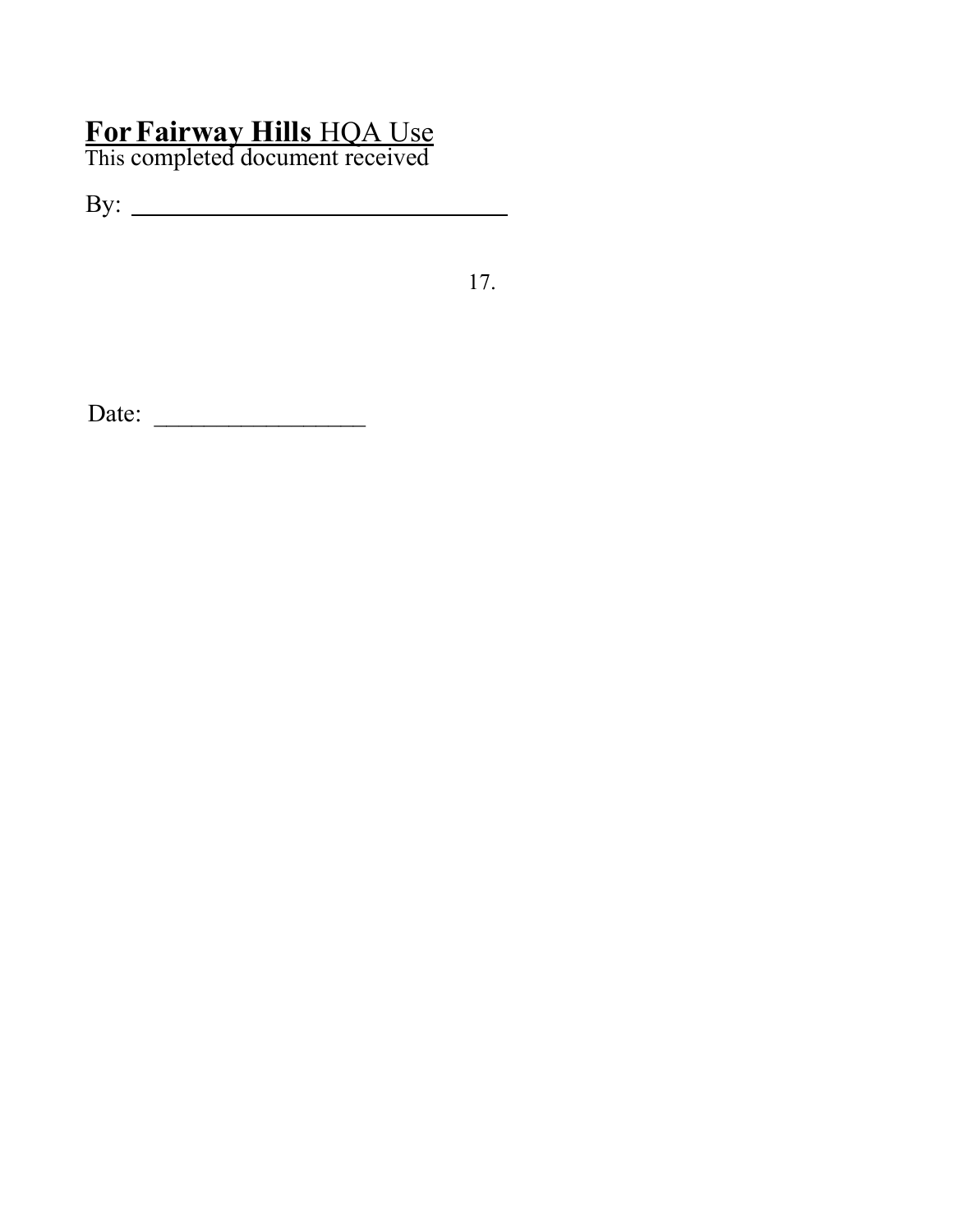# **FAIRWAY BILLS LEASE VERIFICATION (Attachment** #7)

Homeowners who lease their property in Fairway Hills are required to submit verification they have completed background checks, including but not limited to employment, criminal background, sexual predator registry and financial/credit checks. These background checks regarding the intended tenant/lessee and any additional persons proposed tooccupy the residence must beperformed by the owner or owner's property management company. Renewals of existing leases are exempt from this requirement. This form and a copy of the lease must be received atleast fourteen days prior to occupancy of lessee.

Rentalpropertyaddress: \_

Rental property owner name:

Lesseeanticipatedmove-indate: \_

Name(s)ofproposedlessee(s): \_

I have conducted thefollowing background checks.

- Criminal
- \_\_ Employment
	-
- Financial/ Credit<br>
== Sexual Predator Registry
- Other(Describe)

Date backgroundchecks completed:

Background checkscompleted by(printname) \_

Signature of person who performed background checks:

Relationship toproperty:<br>  $\begin{array}{ccc}\n-\text{Owner} & \text{Property Manager}\n\end{array}$ 

# Fairway Hills **HOAApproval**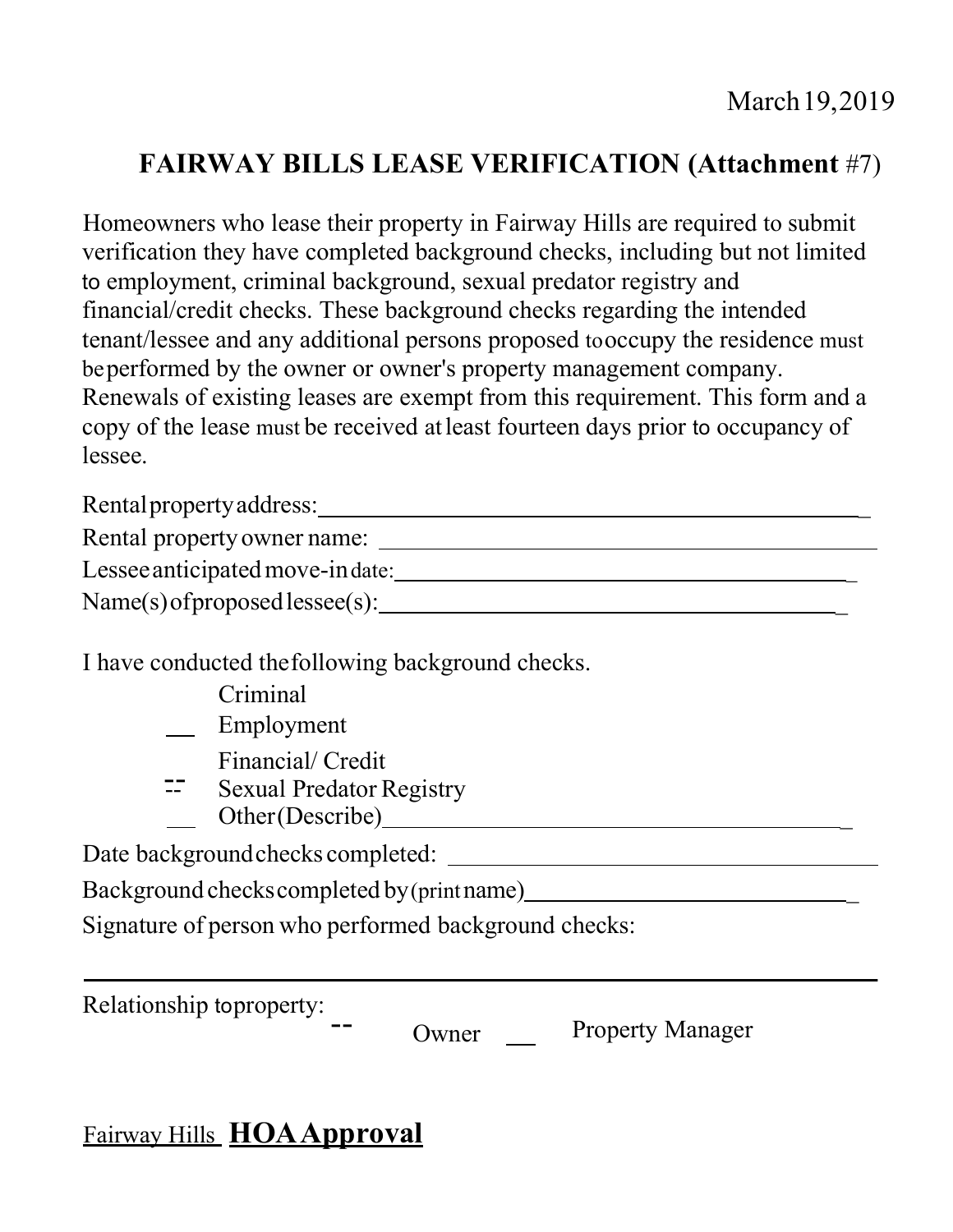| Date Verification Information Received: |       |  |
|-----------------------------------------|-------|--|
| Lease Approved By:                      | Date: |  |